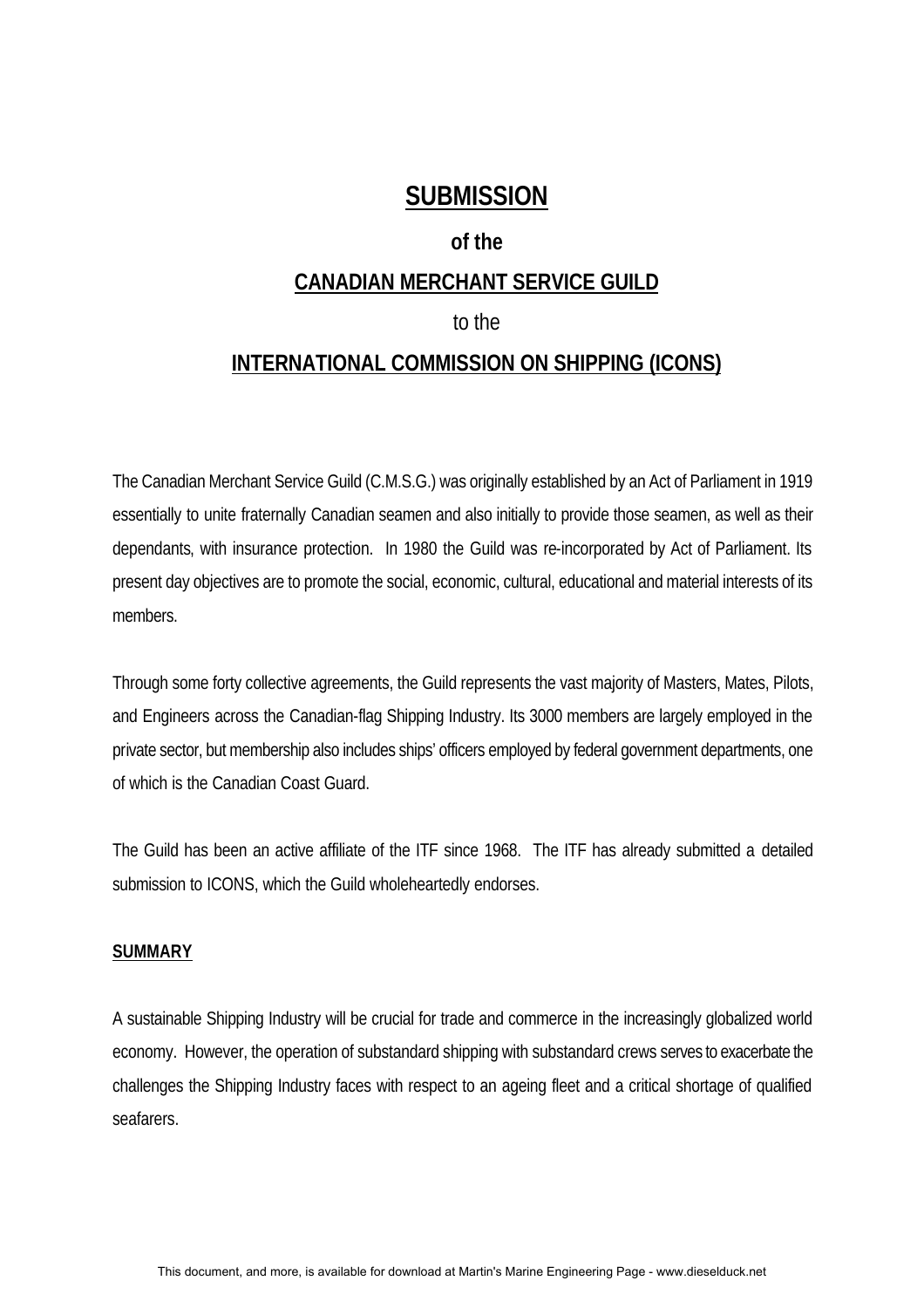The use of substandard ships creates competitive distortions amongst flags and amongst ship owners/operators; it undermines crew training and upgrading, and distorts the functioning of the maritime labour market; is detrimental to safety at sea and the marine environment; and it distorts investment. Most alarming of all are the deplorable consequences for human and trade union rights that too frequently arise in the operation of such ships.

The Shipping Industry operates within an international regulatory framework. However, numerous strategies have been devised whereby operators of substandard ships are able to easily evade that framework, sometimes with government sanction.

Concerted action by the industry is urgently needed to meet the threats posed by substandard shipping. Seafarers and shipowners will want to act in unison, sometimes jointly, and governments will be called upon for a renewed commitment and willingness for resolute action if substandard shipping is to be eliminated. THE STAKES ARE HIGH!

#### **INTRODUCTION**

The Canadian Merchant Service Guild is vitally interested in the work of the International Commission on Shipping (ICONS), and especially as it relates to the human dimensions of the Shipping Industry.

The Guild agrees with the Commission that elimination of substandard shipping will require an innovative and determined approach by the international industry. It is also felt that any such strategy or related institutional arrangements, needs to be based on an holistic approach that accounts for economic interests, and encompasses human factors alongside environmental considerations. These three elements, while distinctive in certain regards, are at the same time inter-linked and together inter-act in ways that bear importantly on the broader question of the long-term future and viability of the Shipping Industry. Most importantly, however, that strategy at the same time also needs to be cognizant of two key issues -- an ageing fleet and a critical shortage of qualified crews.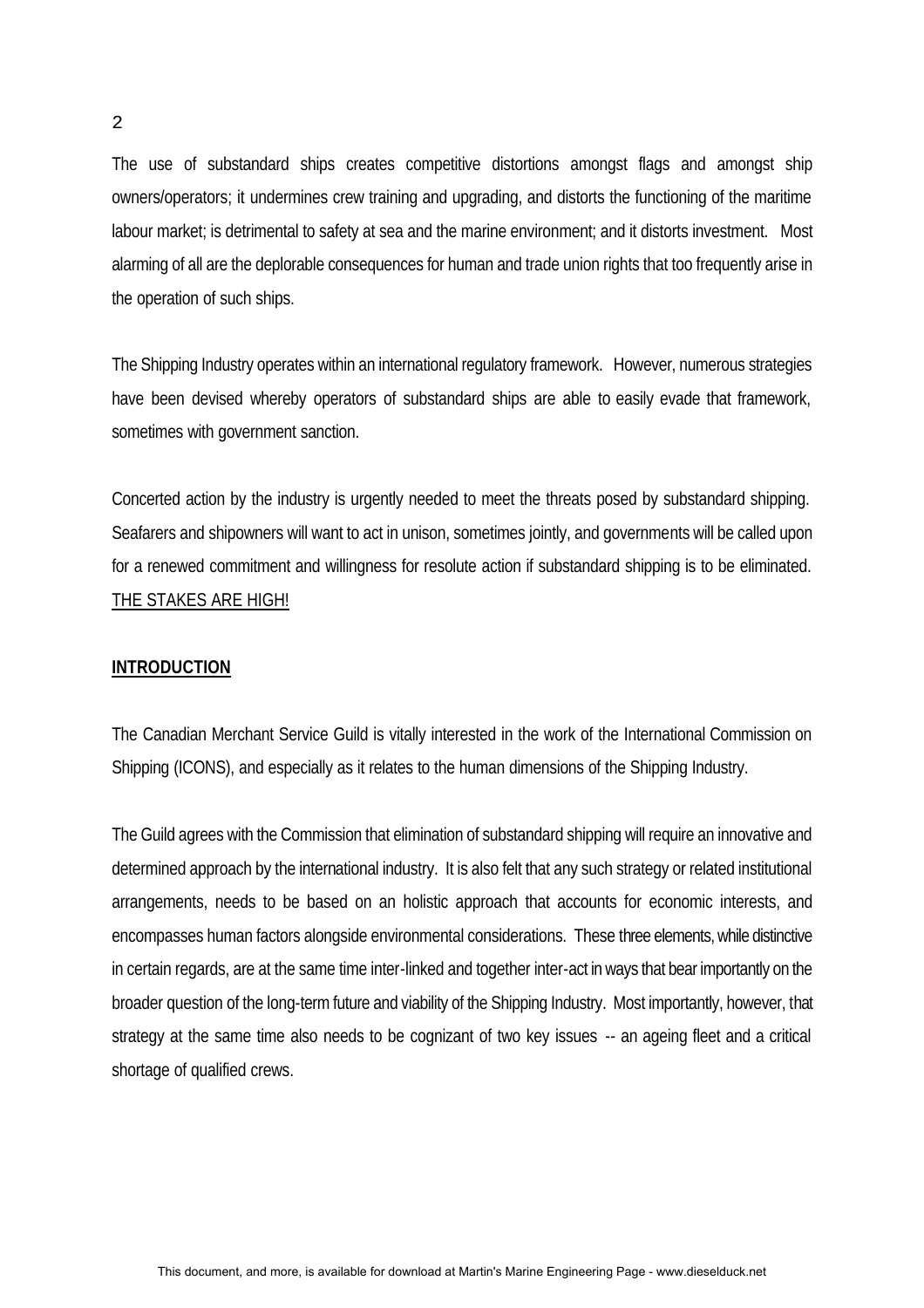3

Undoubtedly national administrations, ideally working in close conjunction with seafarer and shipowner organizations, will be pursuing the question of substandard shipping. However, given that there are imposing international complexities and inter-relationships involved, effective action will in certain respects need to transcend national boundaries.

This is a fact which highlights the vital nature of the leadership role to be played by organizations such as the Intergovernmental Maritime Organization (IMO) and the International Labour Organization (ILO). Indeed, the existence of those agencies and their activities can be explained by the exceptional nature of ownership, operation and crewing in the Shipping Industry and the practical limitations on national administrations to exert significant control and discipline over the industry.

Canada has played an historically important role in the work of these international agencies. It has been vigorous in embracing and applying IMO and ILO Conventions and implementing other initiatives such as those concerning port state control; as a consequence, some of the more flagrant malpractices, and the exploitation and abuse of seafarers noted so comprehensively by the ITF in its submission to ICONS do not generally arise within the Canadian-flag jurisdiction or in the operation of the Canadian-flag fleet where our members are employed.

Nevertheless, because of our long association with international standard-setting and conversancy with training and manning issues, along with our familiarity with the unacceptable conditions that many of our fraternal brothers and sisters must work under, the Guild makes this submission to provide the Commission with another perspective on the issues and challenges before it, and hopefully, some useful ideas.

#### **COMPETITIVE ENVIRONMENT**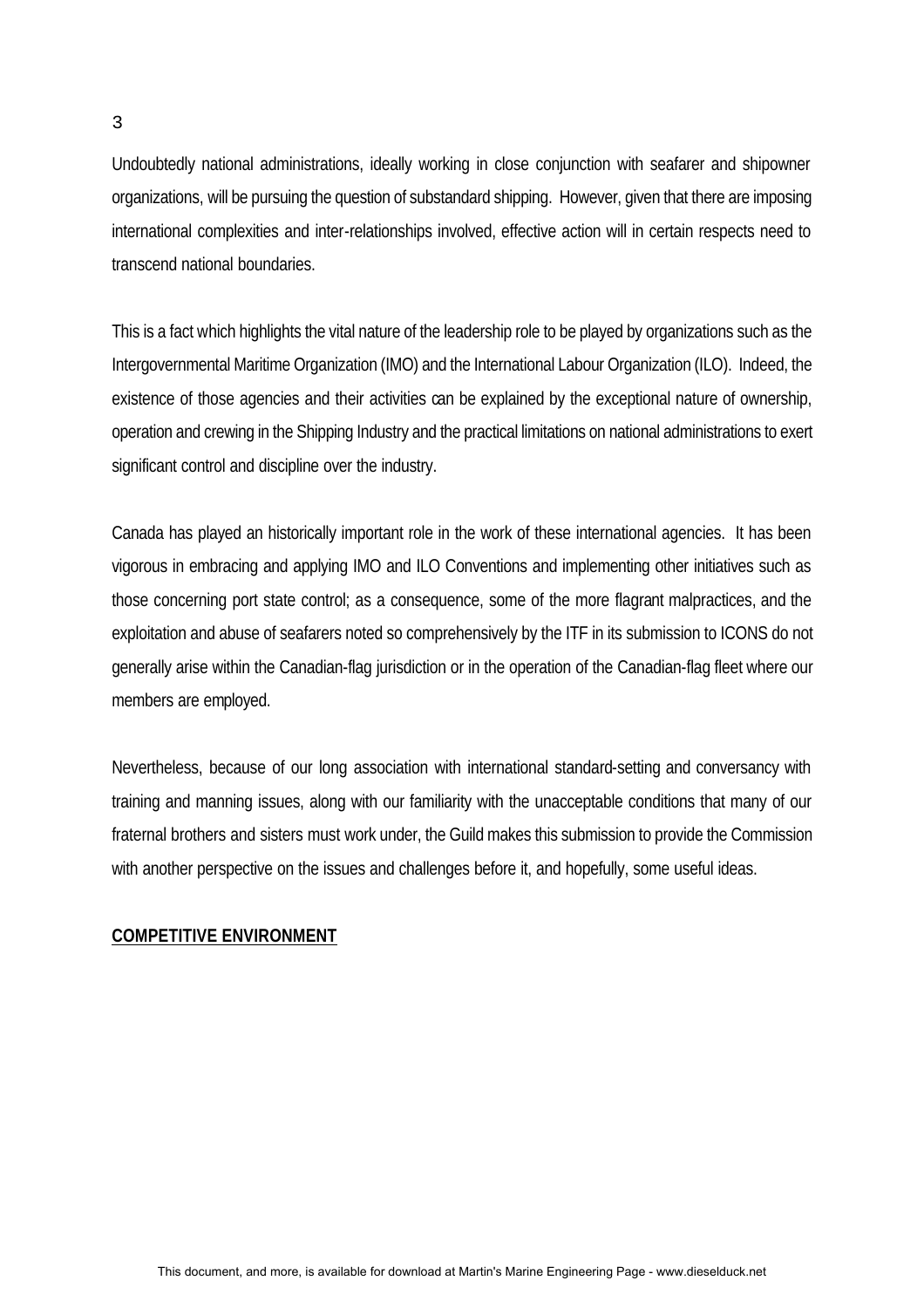The annals of maritime commerce suggest that flag-of-convenience ships all too often are sub-standard and pose serious threats to the safety of life at sea and to the environment. Moreover, the tax havens, the possibility of cheap but substandard crewing arrangements, and the likelihood of minimal enforcement of standards that are some of the features offered by convenience registries serve to threaten the sustainability of the industry as a whole.

In spite of the international regulatory regime noted above, there are a number of flag states which do not follow its rules or apply them vigorously, thereby giving ships flying their flag an unfair competitive edge.

The existence of flags-of-convenience registries and the use of substandard ships and substandard crews, along with strategies of shippers and their political influence in government circles combine to put the Canadian-flag fleet under constant competitive pressure. Even the cabotage regime within which the Canadian-flag fleet operates permits the use of foreign-flag, foreign-crewed ships under the so-called waiver system. As a result, there have been no new-buildings for the Canadian-flag fleet in some 15 years and, as critical, potential investment into a much discussed Canadian-flag deep sea fleet continues to be undermined, as are needed measures for aggressive recruitment into the industry and investment in human resources more generally.

In respect to the above-noted waiver system, while recognizing it as a necessary component of Canada's coasting trade laws, it is the Guild`s view that the process and guidelines for deciding on whether to approve waivers must not be dominated by the notion of commercial necessity; this is an argument too often allowed as an excuse for circumventing the essential purpose of the coasting trade law itself.

The Guild fully recognizes the importance of the industry being viable and competitive, and indeed has championed that cause in various fora, including Parliamentary Committees examining the industry`s future. Towards that end, in recent years the Canadian Shipping Industry has witnessed a degree of industry restructuring, investments in modification and modernization of ships, and a large decrease in the number of ships in the fleet as well as in employment levels. It is notable that these changes were achieved with virtually no labour-management conflict.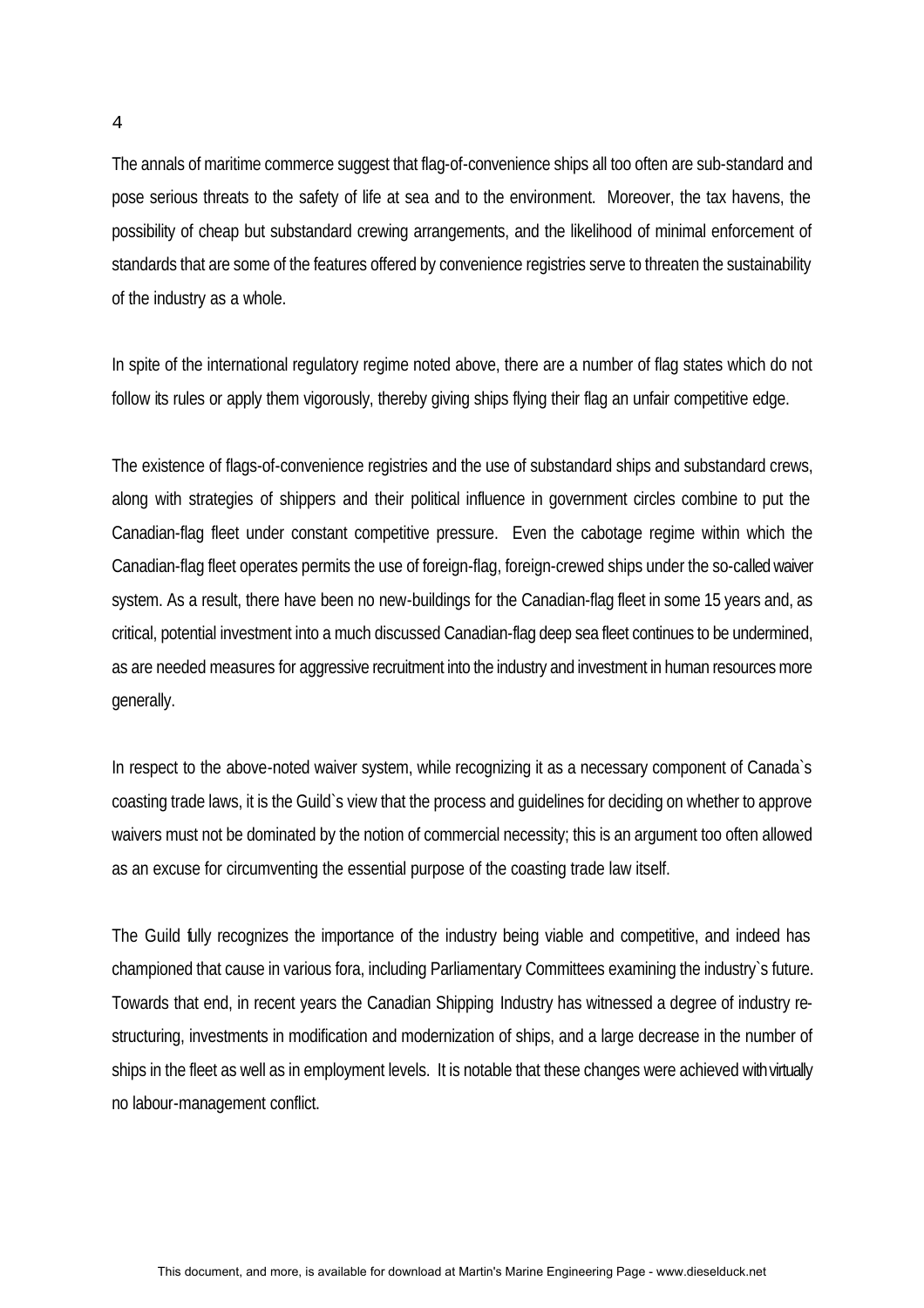In the Guild`s view and experience, the quality of labour-management relations and associated institutional arrangements, and especially the resulting stability of labour and predictability of labour costs are critical to successful ship operations. Many positive outcomes including competitive viability are associated with a progressive labour relations climate, and perhaps most notable are the benefits accruing to the industry`s clients--shippers who are able to rely on uninterrupted, safe, and economic transport of their product.

#### **HUMAN RESOURCE CHALLENGE**

In Canada, as across the world, the Maritime Industry will be facing critical shortages of qualified crews. The strategic importance that a skilled workforce, their ability to adapt, and the quality of their commitment to seafaring as a career have for the effectiveness of the industry`s operations is beyond dispute.

A number of forces--such as the availability of new and sophisticated ship-board technology, sweeping changes to regulatory training, and the pursuit of enhanced safety and the operational health of the industry- are putting a premium on crew skills and the adoption of a training and safety culture in the industry. These pressures are occurring amidst manning reductions and a lessened interest in seafaring as a career due to negative perceptions of the industry and competitive conditions and opportunities in shore-based industries.

The Guild draws attention, as does the ITF, to the importance of employment continuity and stability for seafarers in any training, recruitment or career path initiatives as well as those for instituting a safety culture on board ships. Work needs to be done in this matter, through collective bargaining and trade union activity or, in its absence, measures to bring about greater possible adherence to ILO Convention 145 and Recommendation 139, instruments having to do with employment of seafarers.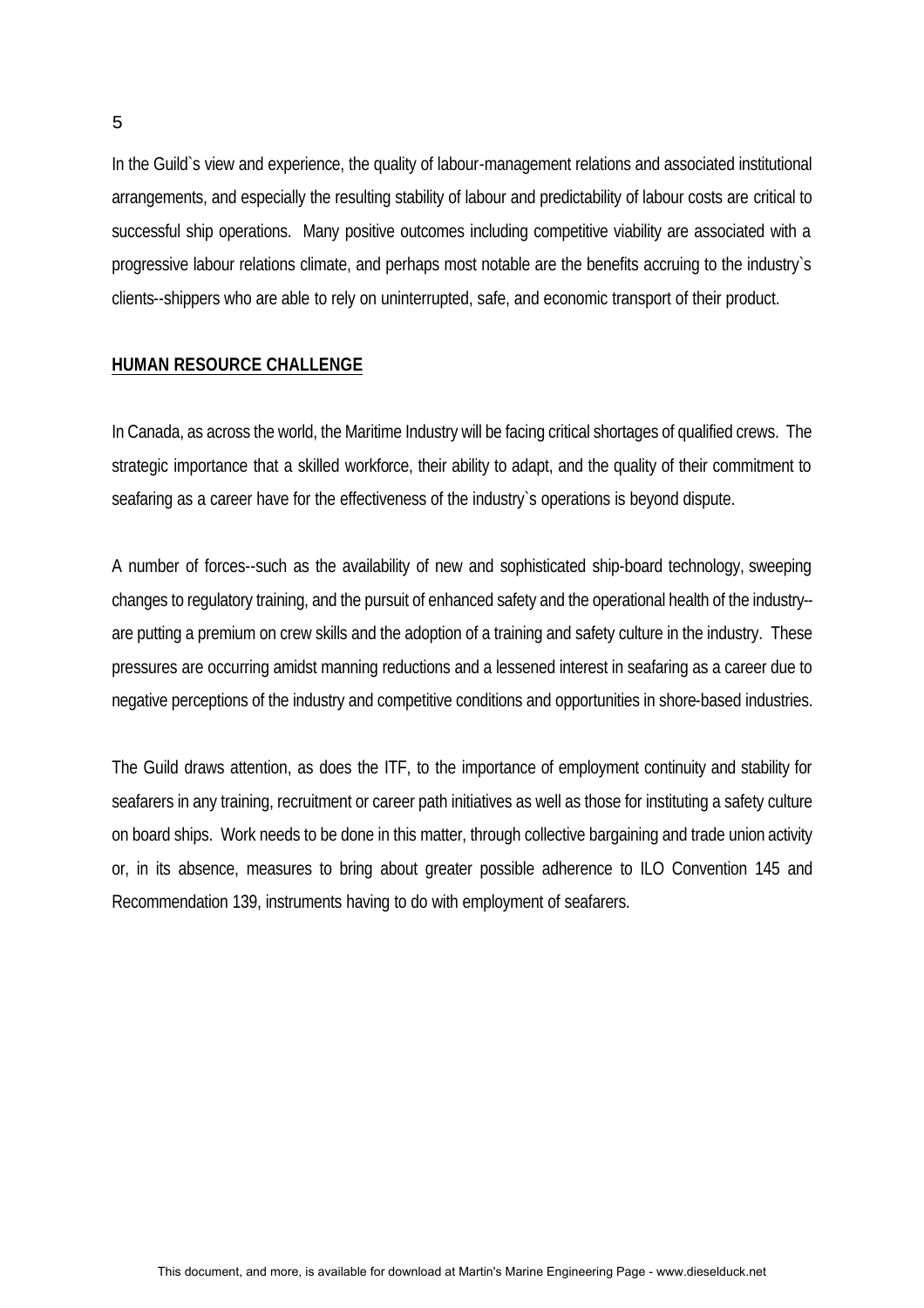Marine training has been a subject of much review and consideration in Canada, and especially such questions as funding, institutional arrangements, standards of certification, and matching training supply with industry`s needs. Importantly, seafarer organizations and shipowners have jointly, along with government, been involved in initiatives respecting some of those issue-areas.

Particular note is made of the Guild`s active involvement in an intensive study of the industry`s human resources, carried out several years ago. Through the development of age profiles, retirement rates and training needs projections, that study confirmed looming crew shortages and especially of qualified senior deck and engineering officers; called for a recruitment strategy and standards to ensure entrants possess appropriate aptitudes, urged measures be adopted to project a positive image for the industry; and identified the need for cooperation and coordination, and a policy environment in which the industry can flourish and provide potential entrants with some assurance that they can enjoy stable employment and reasonable career opportunities. This latter point would seem to have relevance to international-level initiatives dealing with the emerging critical shortages of crews.

A key outcome of that study was the initiation of a process respecting the possible establishment of a National Marine Training Council. Essentially that Council would have sought to mobilize a national effort respecting marine training through cooperation and harmonization amongst all parties involved, and by the pursuit of strategic objectives of which the following are of particular note: establish channels for effective liaison and coordination of activities of the stakeholders; promotion of seafaring as a career; fostering of an industry training culture and career development programs; and serving as a forum for stakeholders, industry-wide.

The concept received considerable support from stakeholders, however, due to the fact that sufficiently broad support from the industry itself has not been forthcoming, the proposal still remains unfulfilled.

## **ROLE OF GOVERNMENTS**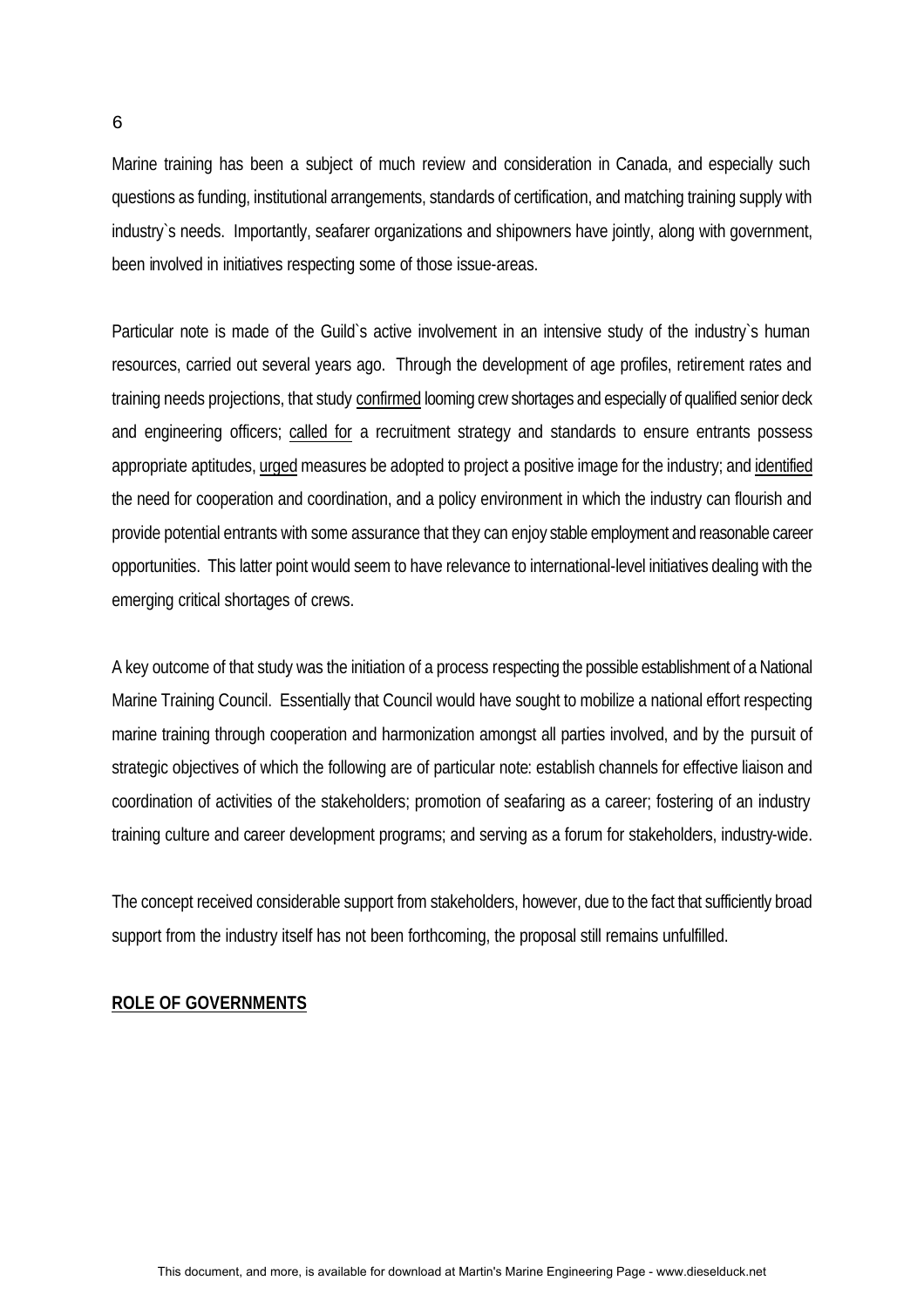The Guild makes its comments and observations about "the governmental role" in the context of a firm conviction that reliance on self-regulation has no part to play in the eradication of substandard shipping/substandard crews.

From our review of developments at both the national and international levels, the Guild is of the opinion that governments, on whom international action is dependent, need to show more enthusiasm and commitment for dealing with substandard shipping and in applying internationally-set standards. If such concerted action were to evolve, the Guild believes that due stimulus would emerge for fleet renewal and for initiatives or investments into training and upskilling that will be called for.

It is recognized that there can be genuine difficulties to be experienced by flag states in ratifying internationally agreed Conventions, such as those encountered in Canada because of the division of federal-provincial responsibilities, or in applying measures to comply with those instruments. However the lack of wide-based compliance with key instruments seems more a question of political will than one of failure of the current international regulatory framework itself.

At the international level, the Guild sees the regulatory regime of the IMO and the ILO, supported by port state control initiatives as generally adequate; however, several comments are offered with respect to ILO Convention 147. That Convention is about the human side of shipping, seeking in a broad sense, improved safety of navigation and advancement of seafarer's interests in the fields of health and safety, working conditions and trade union rights.

It is noted that the ILO`s interest in substandard ships and their adverse implications for crews dates back to 1933 when, at a session of the ILO`s Joint Maritime Commission there was considerable discussion over concerns about re-flagging of ships to non-traditional registries. The emerging increased use of flags-ofconvenience alongside crew size reductions and questionable ship management practices continued to exert pressures for international action against substandard ships and the consequent adverse implications for conditions of work, shipboard life and safety; ultimately Convention 147 was adopted in 1976.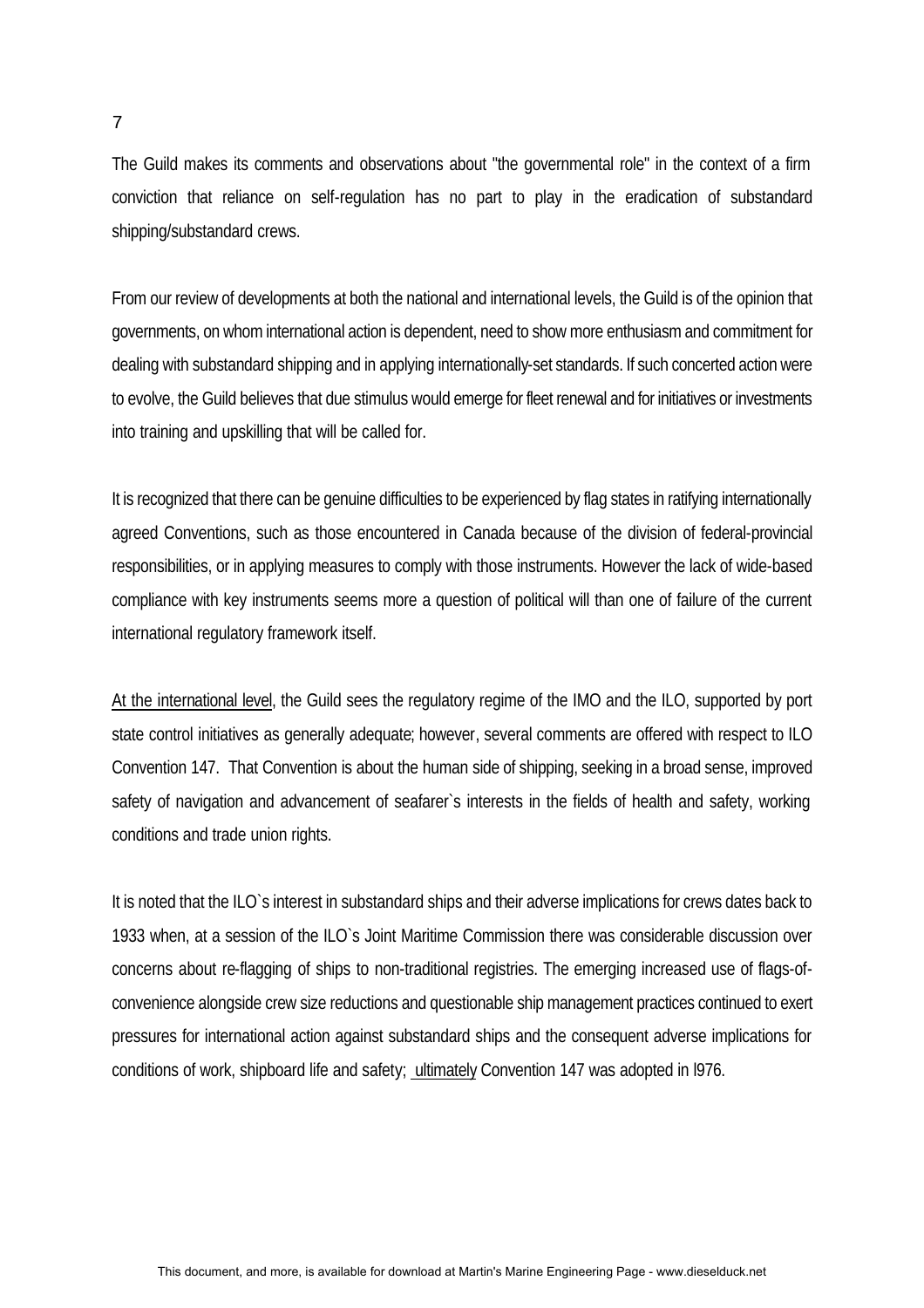Since then, continuing attention has been devoted by the ILO to the promotion of more widespread ratification of the instrument. These efforts included the convening of a Meeting of Experts in l989 to draw up a set of practical guidelines intended to assist in the uniform implementation of this complex Convention and which could serve as an adjunct to national laws on procedures to be followed by ship inspectors, including those working within port state control systems. In this regard, the Guild would underline the importance of port state inspections paying due and concerted regard to the human elements involved.

It is also suggested that the ILO, in seeking to foster ratification and compliance with its maritime instruments and notably Convention 147, might consider ways to further the practice of tripartism in the face of an increasingly unregulated (maritime) labour market, a practice which, incidentally, has been a hallmark of the ILO`s maritime activities from the start.

#### **CLOSING POINTS**

While this submission has already touched on a number of issues identified by ICONS as needing examination, further specific commentary on several of them would seem in order.

On the matter of possible establishment of an international enforcement mechanism, one of the key determinants will be whether "users of shipping" buy into the notion of eliminating the use of sub-standard ships and thereby, effectively undermine their reason for existence. Addressing that determinant will be an imposing task and will call for a strong governmental presence.

As an initial step, consideration might be given to establishment of a joint seafarer-shipowner advisory and information agency respecting substandard shipping and crews, one that would draw on input world-wide and whose authoritative outputs would serve for both advocacy and monitoring purposes. As one of its specific endeavours, the agency could identify substandard registries and substandard classification societies. Its work would give rise to greater transparency and coordination on this matter; it could also be of potential benefit to flag states needing assistance to implement minimum standards and follow "best practices", and as to the malpractices to discourage.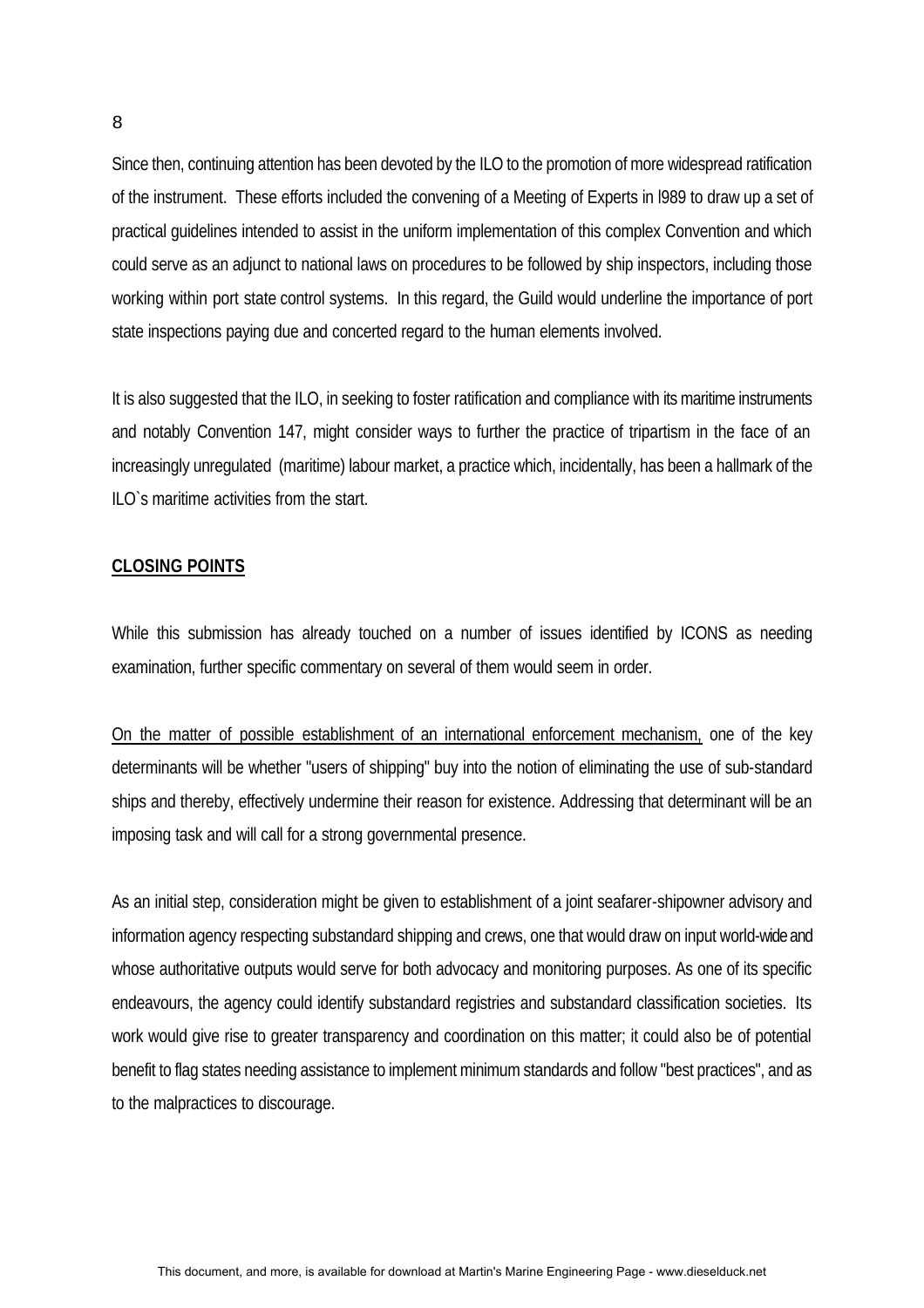On the question of how the financial and welfare interests of the crew could be more effectively protected, the Guild`s simple response is that this end can likely best be achieved through the extension of trade union organization and collective bargaining rights where they do not already exist, and through determined government action to ensure compliance with internationally-agreed social and labour instruments. Part of the approach here may be to seek ways to ensure a broader understanding of the institutions and practices of collective bargaining in the Shipping Industry.

And lastly, on the theme of the need for an innovative approach, the Guild has had a particular experience it believes might be of interest to ICONS.

The Guild has referred on several occasions in this submission, to its view that consensus-building and joint labour-management approaches offer significant potential for discussion, clarification and resolution of issues facing the industry. Following is a brief overview of a unique Canadian initiative in which the Guild played a lead role and which, under the right circumstances, might offer some of the elements of a framework for any international-level initiative/strategy respecting substandard ships and crews.

Recognizing that a number of human resource issue areas a) were shared in common, b) did not lend themselves to resolution at the bargaining table, nor c) could not be adequately addressed through unilateral action, the Guild and several other seafarer organizations along with a grouping of Canadian-flag shipowners in the early 1990`s concluded that the industry needed an innovative process and forum to deal effectively with certain human resource issues such as training and upgrading, health and safety, and adaptation to technological and structural change.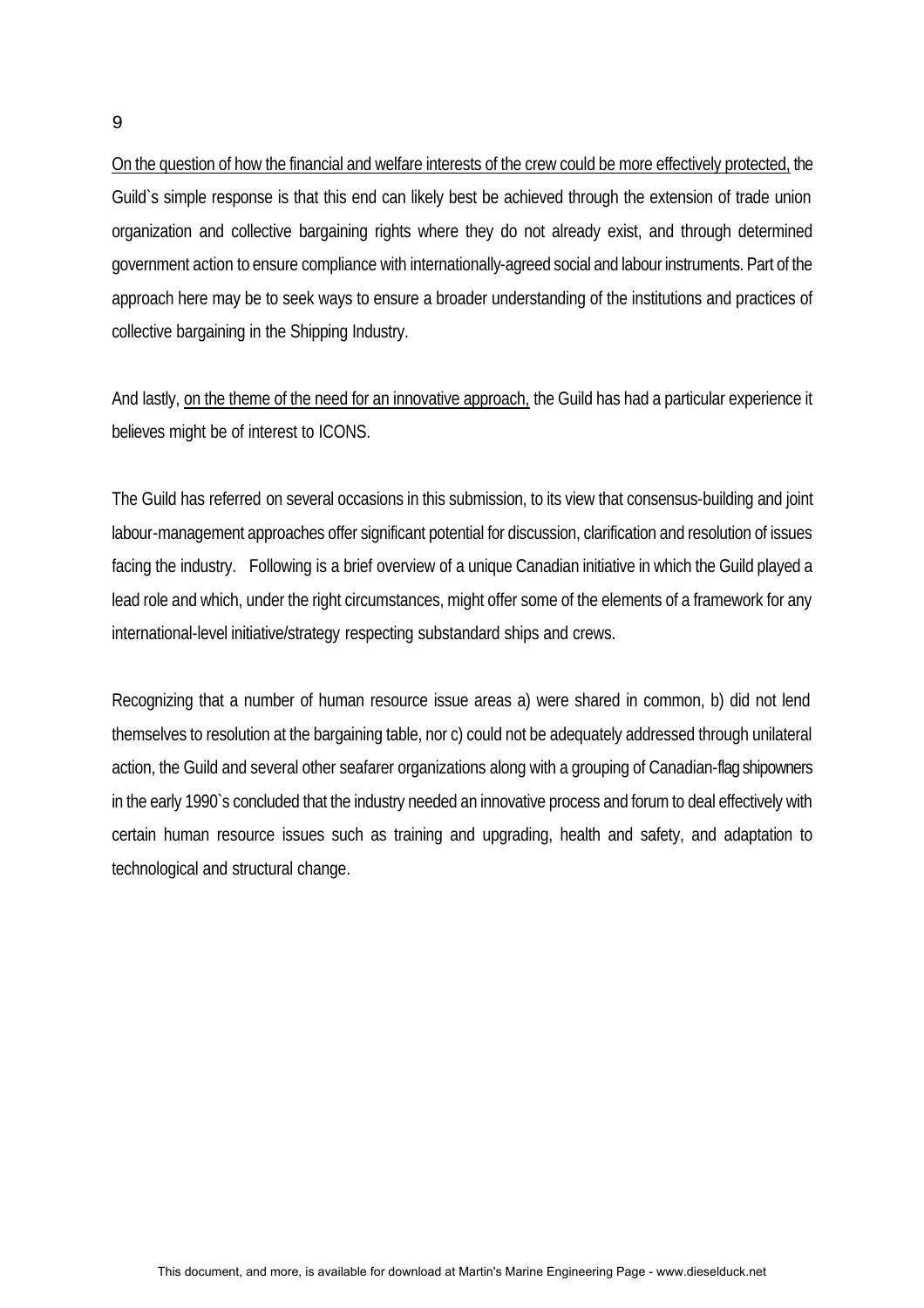As a result, a joint body known as the Council of Maritime Affairs (COMA) was established and had as its broad objectives the achievement of a comprehensive, broad-based understanding of the human resource issue areas impacting on ships crews and ship operators; addressing such issues in a structured and consensual manner; undertaking initiatives in training; ensuring an effective forum and process for effective industry input into legislation/policy measures that bear upon the industry; and promoting the development and adoption of maritime policy which fosters viable career prospects for Canadian seafarers and investment in fleet renewal.

Many significant issues were in fact addressed by COMA and successes registered on a number of fronts, the most important of which was that its operations opened up a process for new dimensions of dialogue and participation for the Shipping Industry in the consultative agenda of the government and its agencies and even with the commercial sector of the Canadian economy. This was important because typically government consultations respecting our industry were being targeted specifically for seafarers on the one hand, or for shipowners; the introduction of a joint industry approach under COMA forced new thinking by the government about its consultation strategy and process in the face of a unified industry-level position and voice. We would underline this last point; should joint seafarer-shipowner arrangements emerge as a result of the work of ICONS, new attitudes and arrangements for consultation by the IMO, ILO and others will be called for.

While initially facilitated by government, COMA was totally independent from it. COMA is not presently in operation, due in the main to changes that have been taking place within shipowner organizations. It was a unique initiative, both in the Canadian transportation sector and across the World Shipping Industry.

#### **CONCLUSIONS**

Whatever strategy emerges for addressing the competitive distortions and malpractices associated with substandard shipping, it will need to meet the overall tests of increased sustainability for the industry and competitive viability, improved life and safety at sea and for the environment, and establish a fair "playing field" for responsible operators.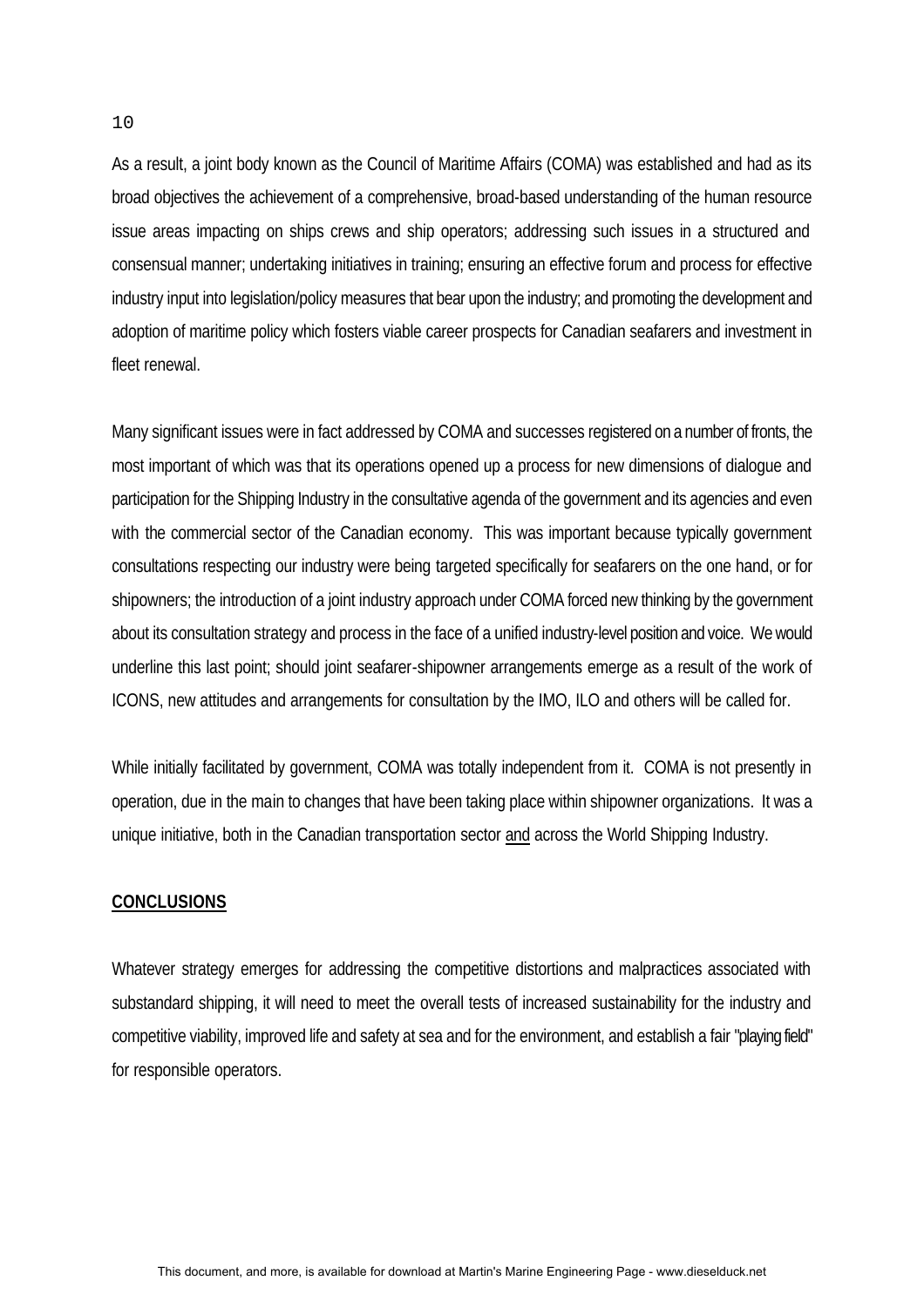Ultimately, regulatory responsibility for ship safety is that of the flag state. Flag states must accept that they are both key player and stakeholder in the operations and future directions of the Shipping Industry, and act responsibly to minimize the use of substandard shipping and crews. Shippers too, must eventually need to come to the realization that it is in their long-term interests to support such efforts.

With an ageing workforce the industry faces a replacement problem that will be especially problematic at the senior certification levels. The challenge will be one of how to attract and retain sufficient numbers of highly trained, qualified, and motivated personnel in the context of a changing demographic environment and an unfavourable image of the industry and life at sea. The challenge in Canada, at least, is double-edged as training involves not only academic achievement, but requires sea service, access to which is becoming a growing problem in light of the economic uncertainties which much of the industry faces.

The Guild is convinced that a supportive policy framework for the industry at both the national and international level will be crucial to any training, recruitment or other human resource measures, as it will be for investment to replace an ageing fleet. Such objectives would, it is felt, also benefit from partnership and consensus-building, jointly undertaken by seafarers and shipowners.

The World`s Shipping Industry is by any measure, a global industry. It clearly benefits from the regulatory framework and activities of the ILO and IMO, as it does from actions on the part of individual member states to deal with the excesses associated with the use of substandard shipping. While the industry glaringly stands out in stark, favourable comparison with other industries that have embraced globalization in terms of the consideration, if any, given to "human" aspects, there is clearly more serious work to be done. Hence, the vital nature of ICONS` work.

## **RECOMMENDATIONS**

The Canadian Merchant Service Guild endorses the conclusions presented by the ITF in its submission to ICONS and the unified set of recommendations which embrace the varied and complex issues involved in dealing with substandard shipping. Several of those points warrant reiteration in the context of this submission.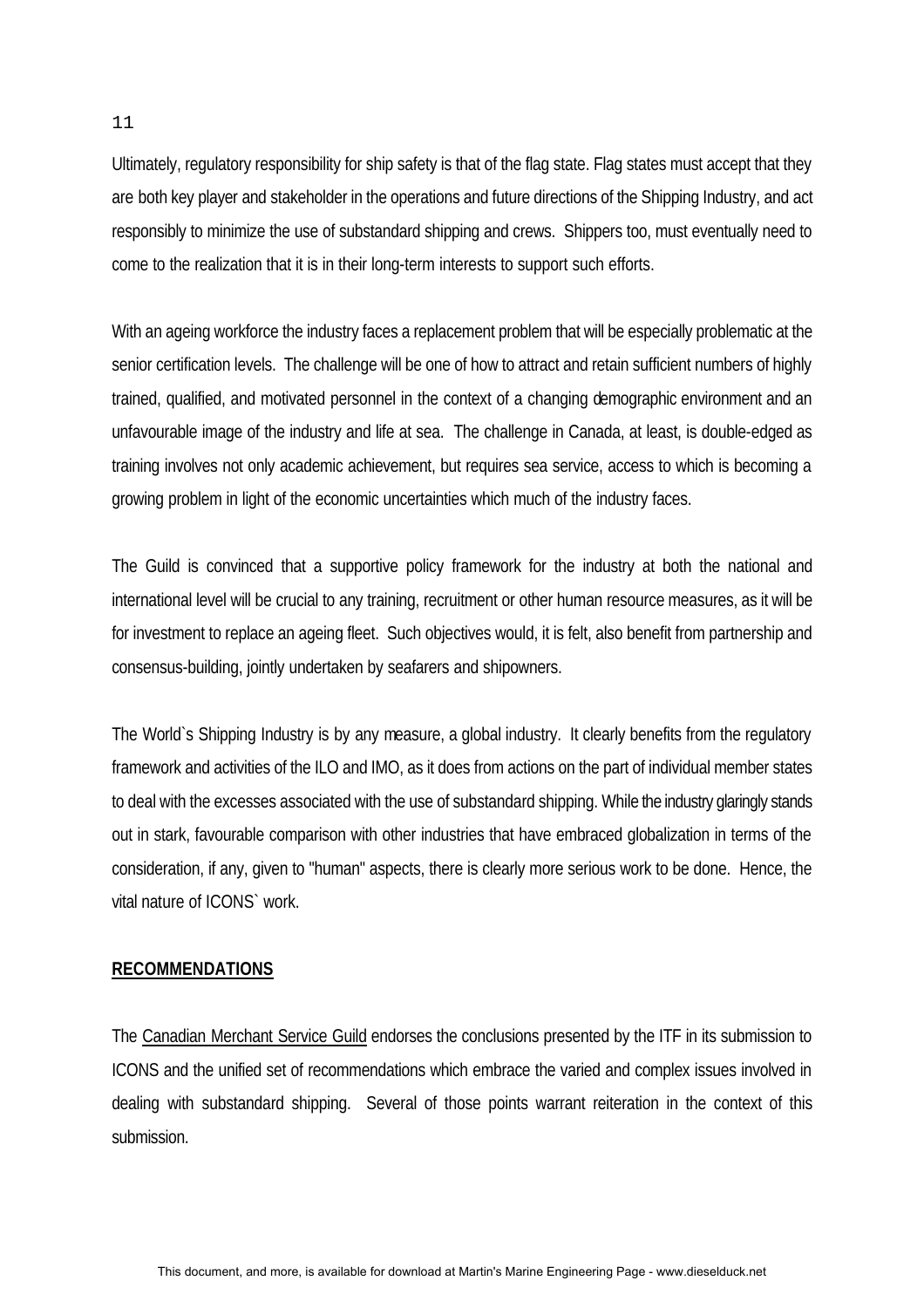- Flag states must meet all their international obligations.
- A "genuine link" must exist between the ownership of a vessel and the flag it flies.
- A port state detention should result in the imposition of appropriate punitive fines and delay of unloading until remedial action has been taken and the vessel found to be in full compliance with international requirements.
- The port state control system must pay more attention to the human dimensions involved and rigorously enforce applicable instruments.
- Codes of best practice or voluntary initiatives and agreements should complement regulatory frameworks and other policy instruments RATHER THAN SEEK TO REPLACE THEM.
- Seafarers must be considered as valued professionals, afforded suitable employment security and continuous training and be adequately protected from unfair commercial pressures.
- Free and fair competition must be underpinned by a set of norms which prevent inadequate manning levels, unfair or substandard employment policies and practices, and the avoidance of training by shipowners/operators.

Respectfully submitted,

M. R. Sjoquist National President

July 28th, 2000

*Regarding this submission, you may contact :* Captain M.R. Sjoquist , National President *or* John Fuchs, Consultant Canadian Merchant Service Guild **P.O. Box 934** 1150 Morrison Dr. Manotick, Ontario K4M 1A8 Ottawa, Ontario K2H 899 CANADA CANADA CANADA Phone (613) 829 9531 Phone (613) 692 0476 Fax (613) 596 6079 Fax (613) 692 4728

(Annex 1)